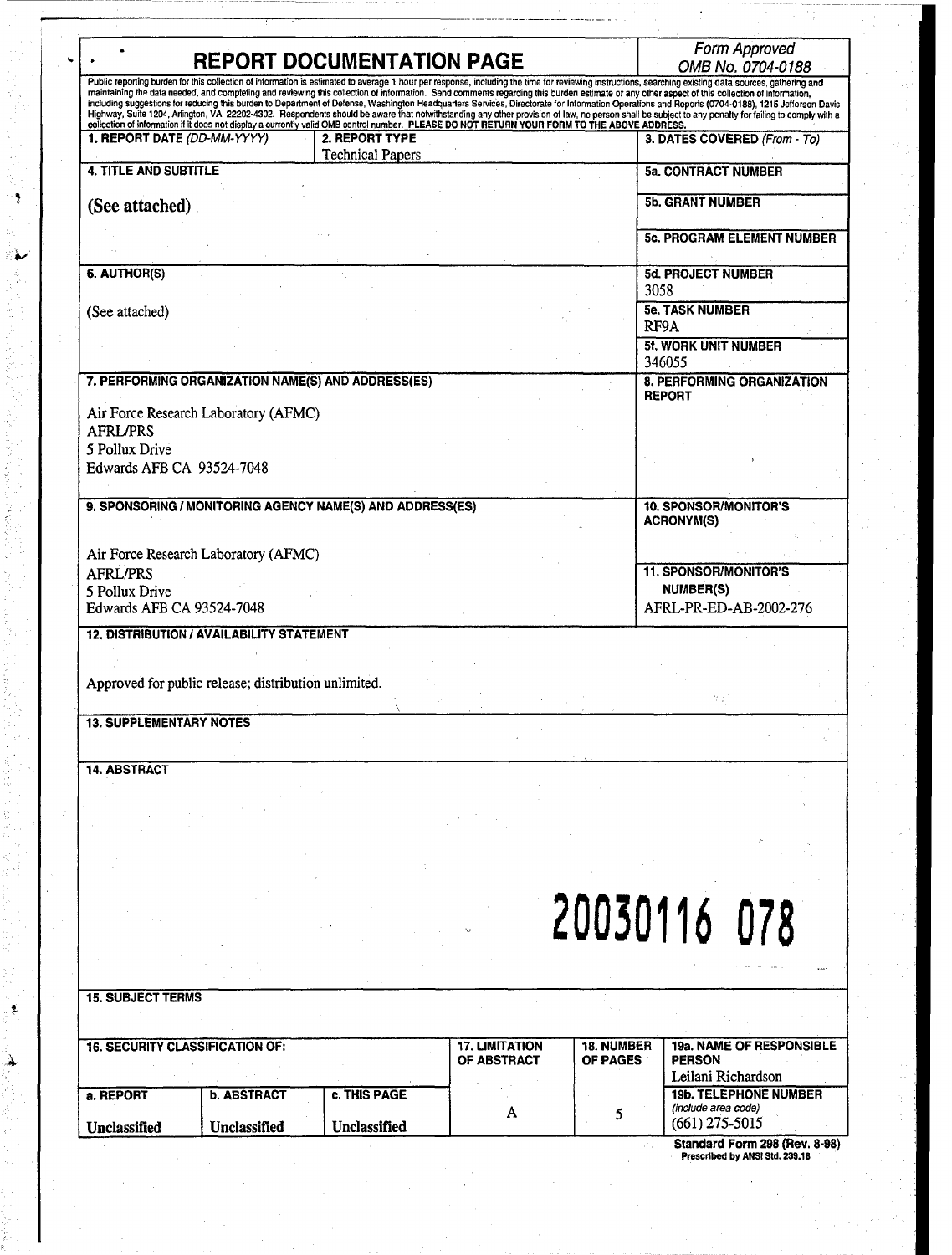MEMORANDUM FOR PRS (In.House/Contractor Publication)

FROM: PROI (STINFO) 07 Nov 2002

SUBJECT: Authorization for Release of Technical Information, Control Number: AFRL-PR-ED-AB-2002-276 Mark Archambault (PRSA); Oshin Peroomian (Metacomp), "Three-Dimensional Simulations of a Gas/Gas, Hydrogen/Oxygen Engine" (abstract only)

16<sup>th</sup> AIAA Computational Fluid Dynamics Conference (Statement A) (Orlando, FL, **23-26** June **2003)**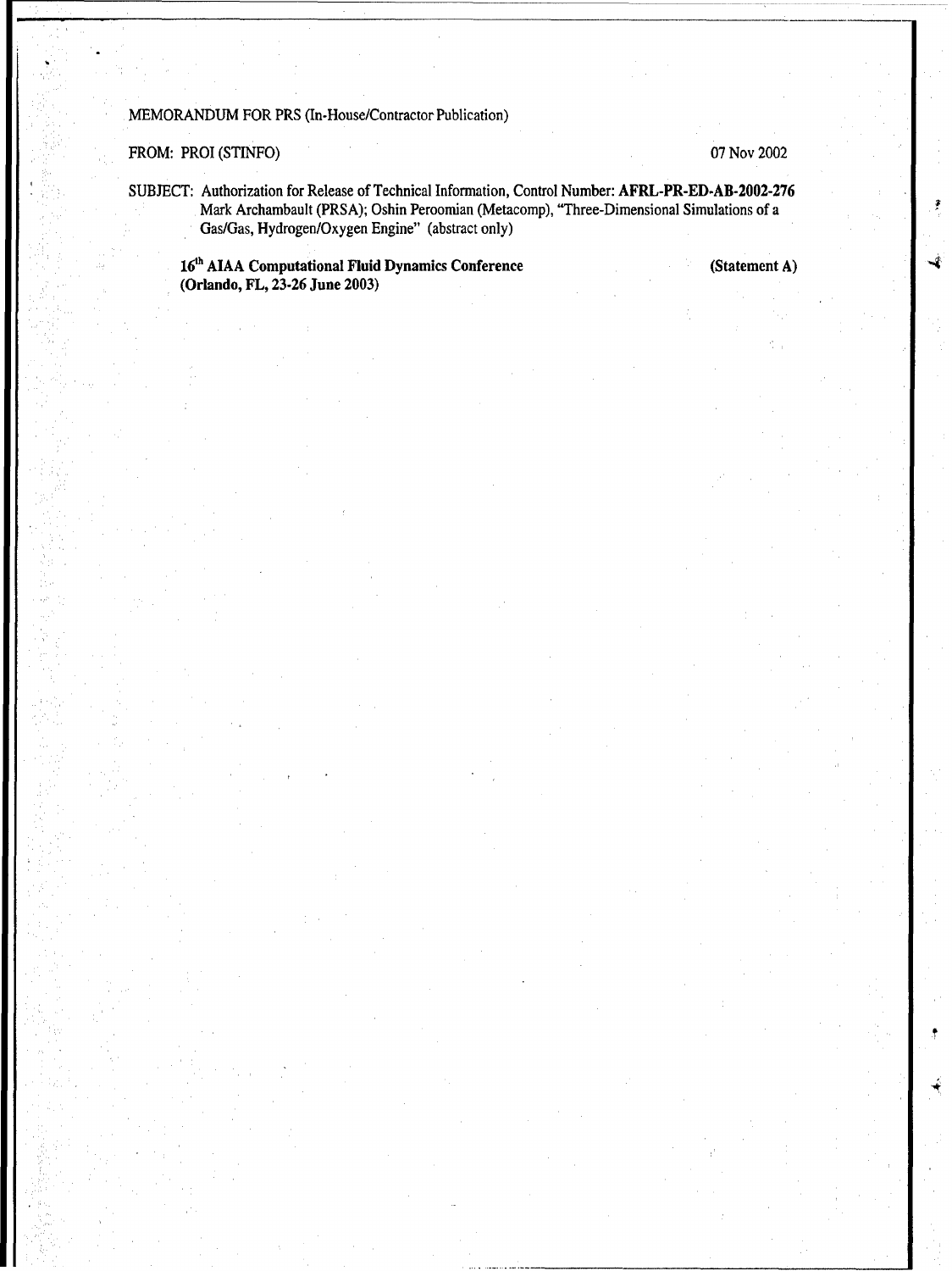### Three-Dimensional Simulations of a Gas/Gas, Hydrogen/Oxygen Engine

Mark Archambault

Air Force Research Laboratory Propulsion Directorate Space and Missile Propulsion Division Edwards AFB, CA 93524

#### Oshin Peroomian

#### Metacomp Technologies Westlake Village, CA 91361

The overall objective of this research is to establish a design methodology for gas/gas injectors. This paper, however, focuses on a computational methodology to efficiently, accurately, and robustly obtain highfidelity solutions of combusting rocket engine flows to gain a knowledge and understanding of their features. To that end, simulations of a single-element, shear-coaxial,  $H_2/O_2$  engine are being performed to characterize its flowfield and to validate the CFD++ flow solver for this class of problems. Previous work has focused on obtaining solutions on a grid three to four times finer than those reported by other researchers and resolving numerical issues that reduce the computational efficiency of this inherently unsteady flow.<sup>14</sup> Comparisons of steady and averaged time-accurate solutions have also shown that a steady solution may not provide an accurate depiction of the combusting flow field over time (Fig. 1).

Other simulations have shown<sup>5</sup> that flow features unique to an experimental configuration, such as a nitrogen curtain purge used to cool the optical access, can influence both the experimental and computational results. Figure 2 shows that when the nitrogen curtain purge present in the experiment is modeled, the predicted hydrogen profile more closely matches the data. This is due to the fact that when the nitrogen is present, the hydrogen is unable to radially diffuse to the engine walls as quickly as when the nitrogen is absent. It is clear that the nitrogen has had an influence on the experimental data and both the experimenter and the modeler should take care when interpreting their results.

Finally, a comparison of turbulence models has provided evidence that the simulation is sensitive to which turbulence model is employed.<sup>5</sup> Figure 3 shows profiles of hydrogen mole fraction and mean axial velocity generated by various turbulence models. It is clear from the figures that the results are sensitive to the selection of the model. In this case, we've found that a linear k-epsilon model best predicts the data. This is likely caused by higher values of turbulent viscosity produced by the linear k-epsilon model, allowing for increased mixing with the oxygen.

The current work continues these studies by examining the results of three-dimensional calculations on this same configuration. The first simulation will determine whether there exists a three-dimensional flow structure, such as a helical shear layer, when using the axisymmetric geometry. Steady and time-averaged results (including the nitrogen curtain purge) will be discussed and compared with experimental data. Additional simulations will focus on biasing the GOX post such that it is either non-concentric with the hydrogen annulus, or non-parallel with the hydrogen stream. The purpose of these calculations will be to determine if manufacturing errors of this type could have a significant impact on the flow, and thus the efficiency of the engine. In addition, this will also provide us an initial step in investigating whether intentional GOX post biasing could be used as a means to control propellant mixing.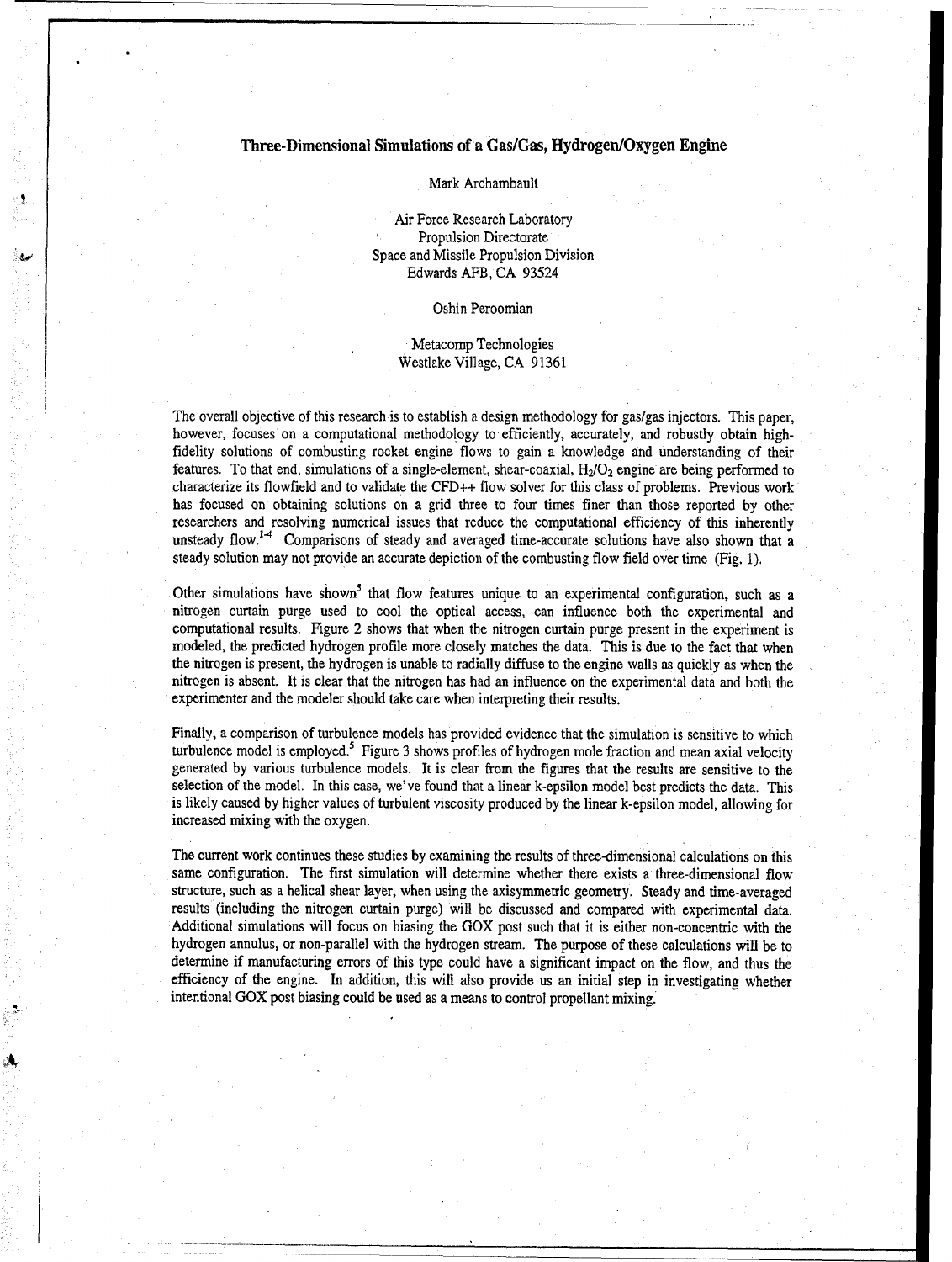#### References

- 1. Archambault, M. R., Talley, D. G., & Peroomian, **0.,** "Computational Analysis of a Single-Element, Shear-Coaxial, GH<sub>2</sub>/GO<sub>2</sub> Engine," AIAA 2002-1088, 40<sup>th</sup> AIAA Aerospace Sciences Meeting & Exhibit, Reno, NV, Jan. 2002.
- 2. Moser, M. D., Merenich, J. J., Pal. S., & Santoro, R. **J.,** "OH-Radical Imaging and Velocity Field Measurements in a Gaseous Hydrogen/Oxygen Rocket," AIAA 93-2036, 29<sup>th</sup> AIAAISAE/ASME/ASEE Joint Propulsion Conference & Exhibit, Monterey, CA, June 1993.
- **3.** Foust, M. **J.,** Deshpande, M., Pal, S., Ni, T., Merkle, C. L., & Santoro, R. **J.,** 'Experimental and Analytical Characterization of a Shear Coaxial Combusting GO<sub>2</sub>/GH<sub>2</sub> Flowfield," AIAA 96-0646, AIAA 34"h Aerospace Sciences Meeting & Exhibit, Reno, NV, Jan. 1996.
- 4. Schley, C. -A., Gagemann, G., Tucker, P. K., Venkateswaran, S., & Merkle, C. L., "Comparison of Computational Codes for Modeling Hydrogen-Oxygen Injectors," AIAA 97-3302, **33Id** AIAAIASME/ SAE/ASEE Joint Propulsion Conference & Exhibit, Seattle, WA, July 1997.
- 5. Archambault, M. R., & Peroomian, **0.,** "Characterization of a Gas/Gas, Hydrogen/Oxygen Engine," AIAA 2002-3594, 38th A]AA/ASME/SAE/ASEE Joint Propulsion Conference, Indianapolis, IN, July 2002.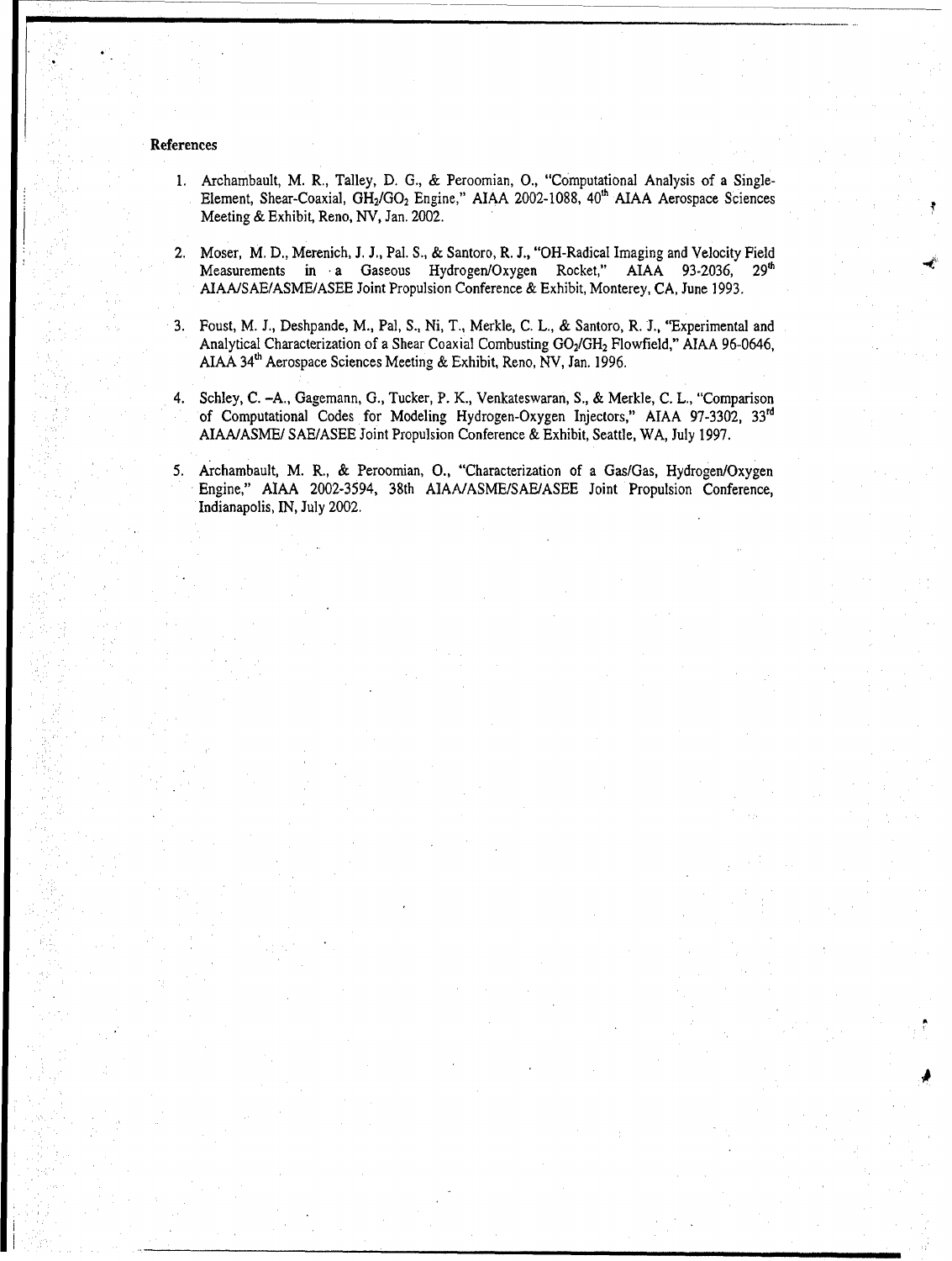

्



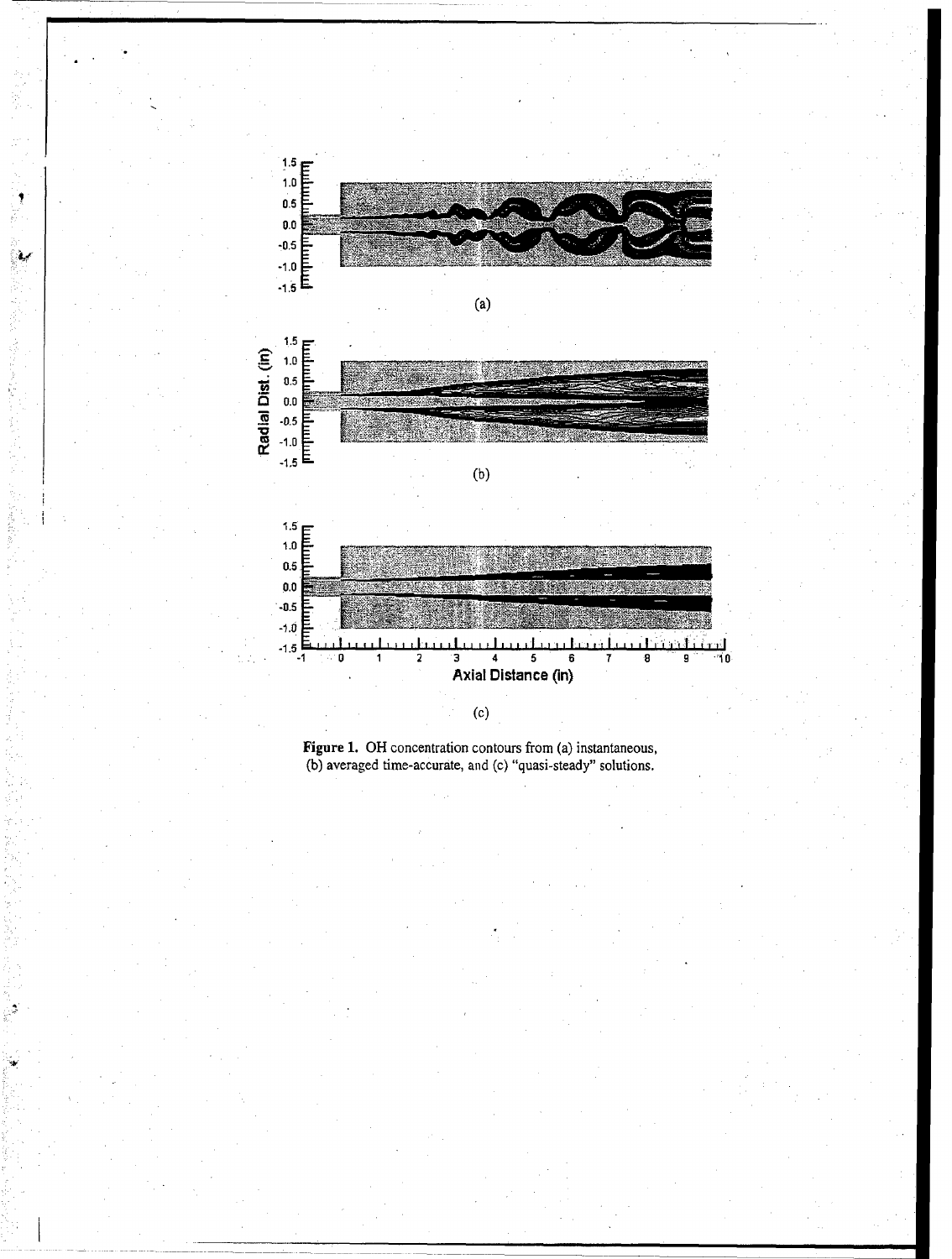

ŧ





 $(a)$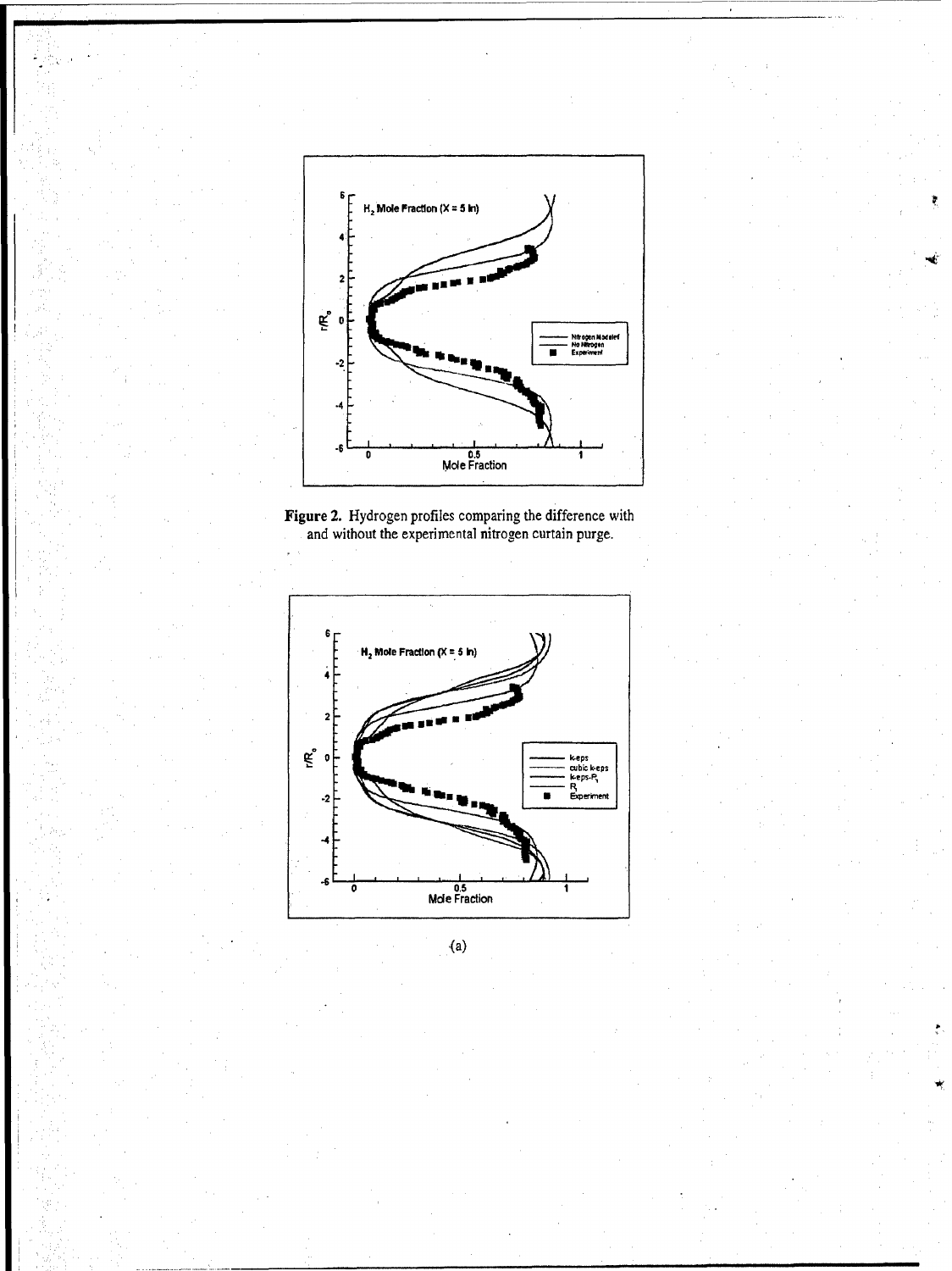

۷